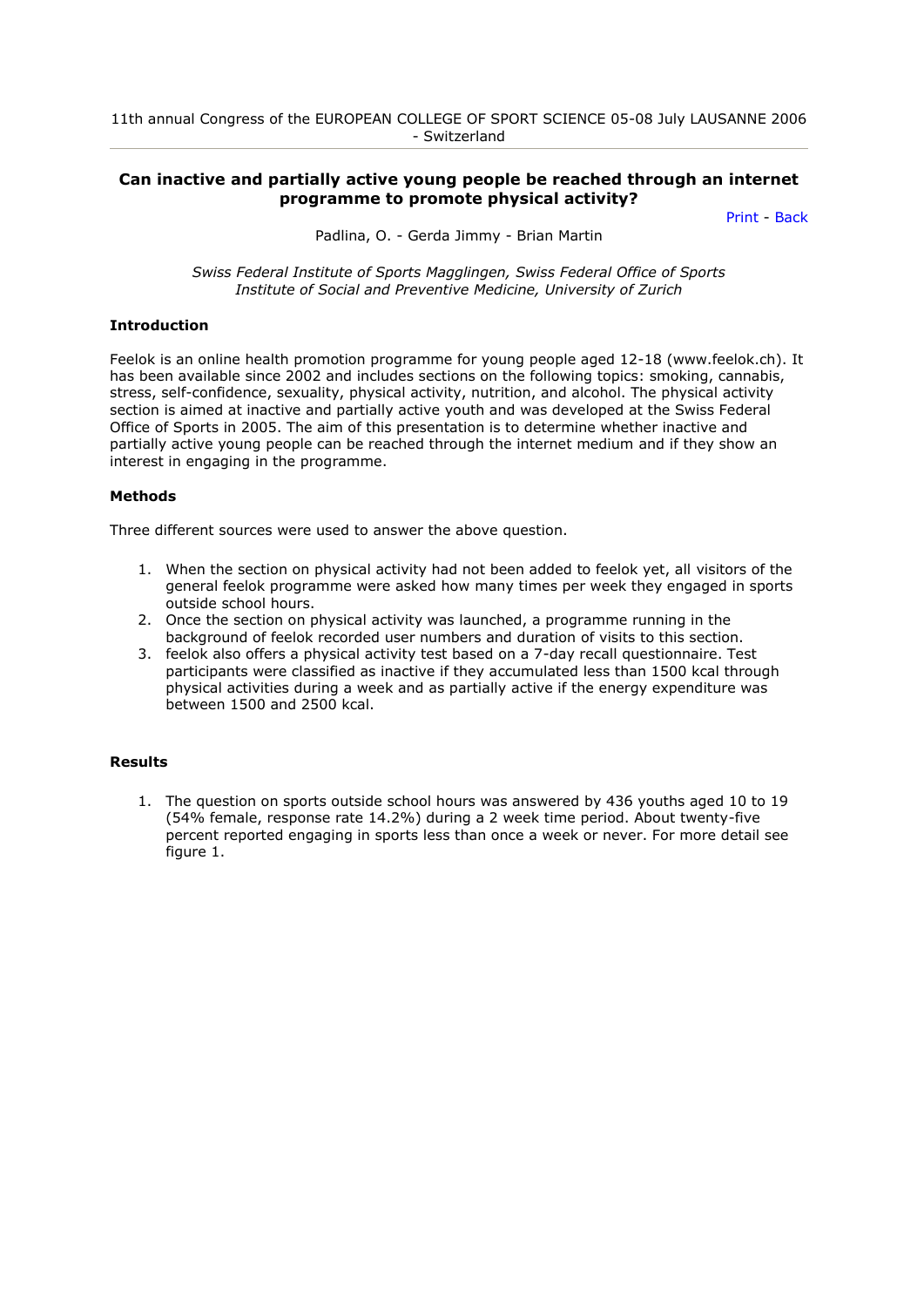

Figure 1: Answers in % for the question: "Do you get exercise outside the school time?" (n see figure)

2. The feelok physical activity promotion programme was visited 3'283 times for at least 3 minutes during a time period of 6 months, which equalled to 40% of all visits to the programme. An average visit lasted 17 minutes. Figure 2 shows how many visitors of feelok decided to work with the physical activity, with the alcohol and with the nutrition programme for at least 3 minutes during a time period of 6 months. On average 1.7% of the visitors of the feelok programme as a whole decided to work with the physical activity programme.



Figure 2: Percentage of visitors, who worked with the physical activity, with the alcohol and with the nutrition programme between September 2005 and Mai 2006. During this time period feelok was visited about 260'000 times.

3. Out of 1'401 youths aged 10 to 19 (61.4% female) who completed the physical activity test, 7% were classified as inactive and 12.3% as partially active.